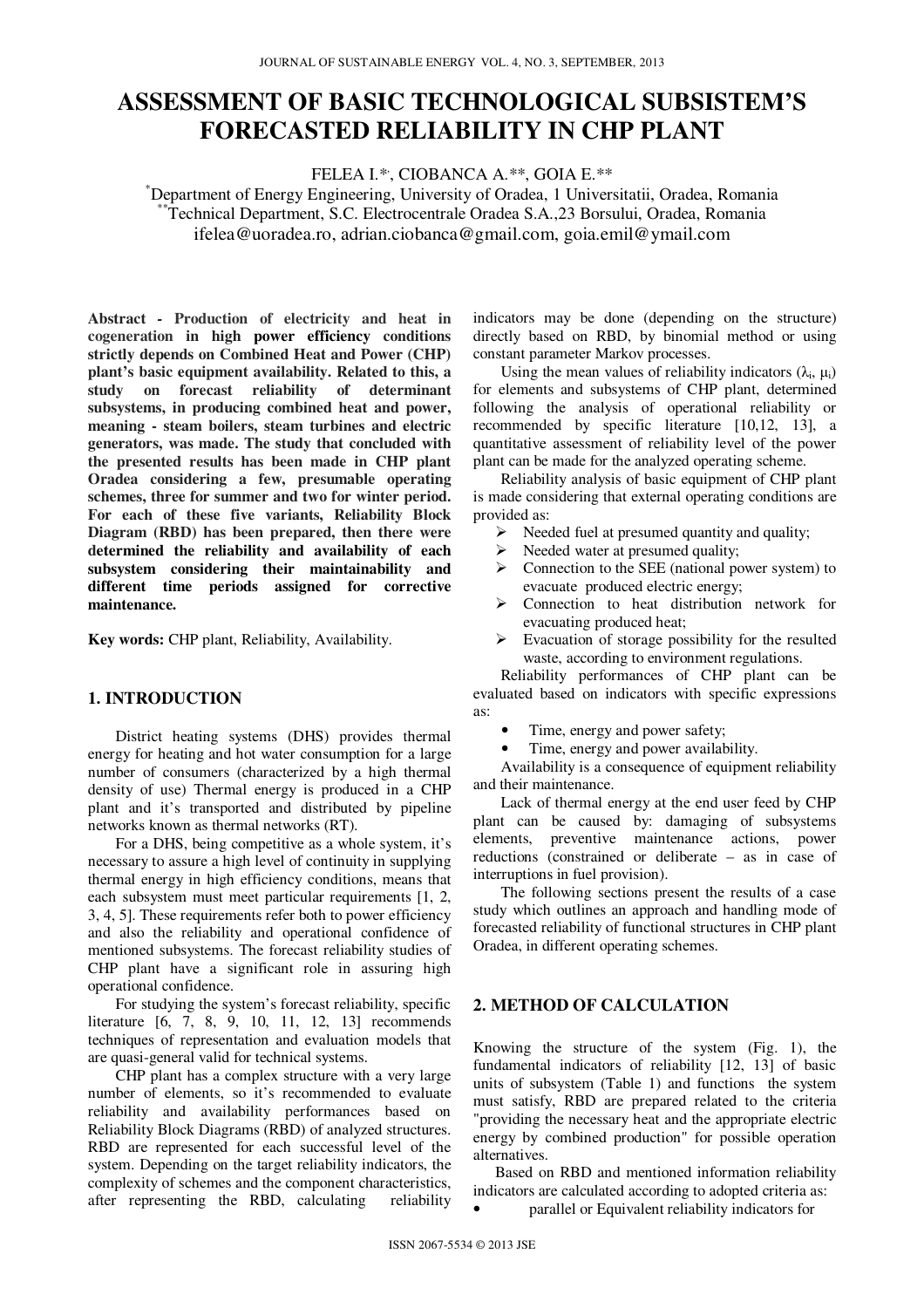serial, combined schemes of boilers  $(R<sub>C</sub><sup>k</sup>)$  and steam turbine - electric generator assemblies  $(R_{TG}^k)$ ;

Total functioning time  $\alpha$ (TA) and total refuse time  $\beta$ (TA), for the analyzed period;

• Reliability  $(RS^k)$  and non-reliability  $(FS^k)$  of structures;

• Availability  $(A_s^k)$  for analyzed structures.

| Indicator/<br><b>Subsystem</b> | $R$ [-] | $F$ [-] | $\lambda[h^{-1}]$ | $\mu$ [h <sup>-1</sup> ] |
|--------------------------------|---------|---------|-------------------|--------------------------|
| C1                             | 0.96441 | 0.03559 | 0.00049           | 0.01381                  |
| C <sub>2</sub>                 | 0.96441 | 0.03559 | 0.00049           | 0.01381                  |
| C <sub>4</sub>                 | 0.96063 | 0.03937 | 0.00047           | 0.01199                  |
| C <sub>5</sub>                 | 0.96063 | 0.03937 | 0.00047           | 0.01199                  |
| C6                             | 0.96968 | 0.03032 | 0.00054           | 0.01781                  |
| TA1                            | 0.95009 | 0.04991 | 0.00043           | 0.00870                  |
| TA <sub>2</sub>                | 0.95009 | 0.04991 | 0.00043           | 0.00870                  |
| TA3                            | 0.97259 | 0.02741 | 0.00036           | 0.01341                  |
| TA5                            | 0.98746 | 0.01255 | 0.00035           | 0.02811                  |
| GE1                            | 0.93333 | 0.06667 | 0.00030           | 0.00450                  |
| GE2                            | 0.93333 | 0.06667 | 0.00030           | 0.00450                  |
| GE3                            | 0.97118 | 0.02882 | 0.00017           | 0.00590                  |
| GE5                            | 0.97162 | 0.02838 | 0.00021           | 0.00740                  |

**Table 1. Reliability indicators of analyzed subsystems** 

where:  $R$  – reliability; F- nonreliability;  $\lambda$  -failure intensity;  $\mu$ - repair intensity

# **2.1. Preparing Reliability Block Diagrams**

Figure 1 presents *Schematic technological diagram of CHP plant Oradea* which is the starting point for settlement of the seasonal operating schemes of the power plant.

Operating schemes of basic units: boilers (C), steam turbine (TA) – electric generator (GE) assembly are settled down according to thermal load for summer respective winter period and the available fuel.



**Fig. 1. Schematic technological diagram of CHP plant Oradea**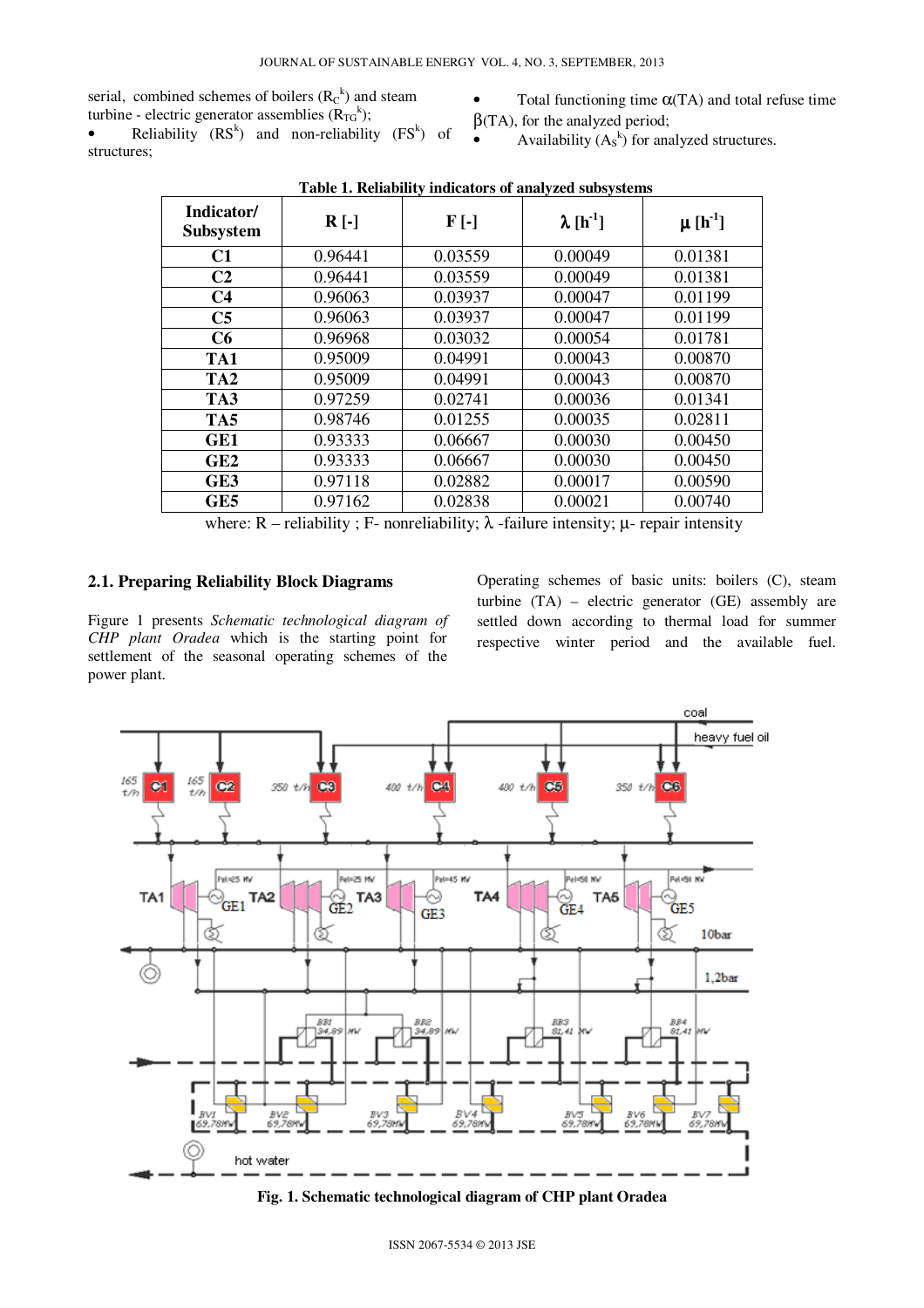Within this study, there were considered the coal fired boilers– C4, C5, C6 and the assemblies TA1-GE1(TG1), TA2-GE2(TG2), TA3-GE3(TG3), TA5-GE5(TG5). Boilers C1 and C2 fueled by natural gas, are currently used only in case of total unavailability of coal fired boilers, due to natural gases high price. For assessing reliability level, RDB of structures of CHP plant Oradea will be used for operation during summer time (three variants –  $V_1$ ,  $V_2$ ,  $V_3$ ) respectively for winter time (two variants  $I_1$ ,  $I_2$ ). Values used to prepare RBD are presented

in Table 2. Based on operating variants shown in table 2 RBD has been prepared to calculate forecasted reliability for power plant operation for the 5 variants, fig.  $2\div 6$ . Notations used in RDB presented below are:  $R_C$ –boilers subsystem reliability,

 $R_{TA}$ - steam turbine subsystem reliability,  $R_{GE}$ - electric generator subsystem reliability;  $R_s^k$ - system reliability for analyzed variant where  $k \in \{V1; V2; V3, I1; I2\}$ .

| <b>Structure, operating</b>                       | <b>Summer</b>                     |                                                     |                                                | Winter                                                                                |                                                                                                                |
|---------------------------------------------------|-----------------------------------|-----------------------------------------------------|------------------------------------------------|---------------------------------------------------------------------------------------|----------------------------------------------------------------------------------------------------------------|
| units/Operating variants                          | V <sub>1</sub>                    | $\mathbf{V}_2$                                      | $V_3$                                          | $I_1$                                                                                 | $\mathbf{I}_2$                                                                                                 |
| Steam produced by two coal fired<br>boilers [MWt] | 128                               | 128                                                 | 76                                             | 379                                                                                   | 387                                                                                                            |
| Needed heat [MWt]                                 | 35                                | 35                                                  | 35                                             | 228                                                                                   | 250                                                                                                            |
| Produced electric energy [MWe]                    | 29                                | 29                                                  | 9                                              | 64                                                                                    | 73                                                                                                             |
| <i><b>Operating Steam boilers</b></i>             | C4or<br>$C5$ or<br>C <sub>6</sub> | $C4$ or<br>$C_5$ or<br>C <sub>6</sub>               | C <sub>1</sub><br>$\alpha$<br>C <sub>2</sub>   | C <sub>4</sub> and <sub>C5</sub> or<br>C4andC6 or<br>C <sub>5</sub> and <sub>C6</sub> | C <sub>4</sub> and <sub>C5</sub> or<br>C <sub>4</sub> and <sub>C6</sub> or<br>C <sub>5</sub> and <sub>C6</sub> |
| Operating steam turbine                           | TA5                               | TA1<br>and<br>TA <sub>2</sub>                       | TA1<br>$\alpha$<br>TA <sub>2</sub>             | TA3andTA5                                                                             | TA3andTA5and<br>$(TA1 \text{ or } TA2)$                                                                        |
| Operating electric generator                      | GE5                               | GE <sub>1</sub><br><sub>or</sub><br>GE <sub>2</sub> | GE <sub>1</sub><br>$\alpha$<br>GE <sub>2</sub> | GE <sub>3</sub><br>and<br>GE5                                                         | GE3andGE5and<br>(GE1orGE2)                                                                                     |

| Table 2. Determinations values for RBD structures |  |  |
|---------------------------------------------------|--|--|
|---------------------------------------------------|--|--|















**Fig. 3. RBD of CHP plant Oradea for variant**  $V_2$ **; R<sub>C</sub> type:** ,,2+1" ["2 of 3"]

**Fig. 4. RBD of CHP plant Oradea for variant**  $V_3$ **;**  $R_C$ and  $R_{TG}$  type:  $,1+1$ " ["1 of 2"]

*Variant I<sup>1</sup>*



**Fig. 5. RBD of CHP plant Oradea for variant**  $I_1$  $R_C$ type: "2+1" ["2 din 3"]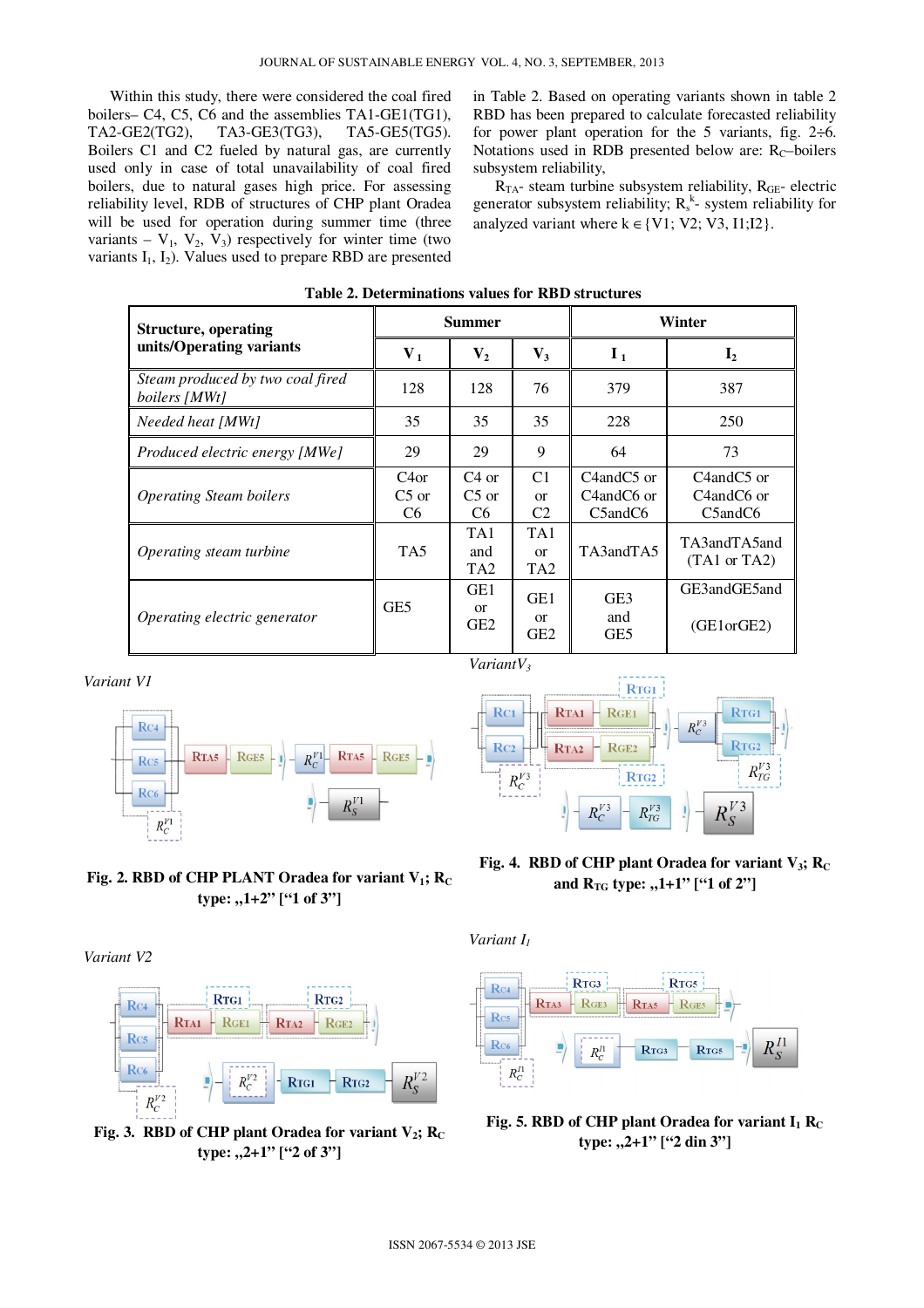

 **R**<sub>C</sub> **type:**  $\frac{1}{2}$  +1" ["2 of 3"] and  $R_{TG12}$  type  $, 1+1$ " ["1 of 2"]

#### **2.2 Calculation algorithm**

The sequence of steps for determining indicators characterizing the reliability and availability of the analyzed systems for the k variants is as follows:

1) Calculation of the average values  $R_{mC}^{k}$  of reliability function for the boilers (C) subsystem and  $R_{mTG}^{k}$  steam turbine - power generator (TG) subsystem which are in parallel structure for the *k* option, equations (1), (2).

$$
R_{mc}^k = \frac{\sum_{i=1}^n R_{Ci}}{n}
$$
 (1)

where:

 $R_{Ci}$  – boiler i reliability, n – number of boilers in parallel connection;

$$
R_{mTG}^{\ k} = \frac{\sum_{j=1}^{r} R_{TGj}}{p};
$$
 (2)

where:

 $R_{TGj} = R_{TAj} \cdot R_{GEj}$ 

*p*

 $R_{TAj}$ ,  $R_{GEj}$  – reliability of TA<sub>j</sub> and GE<sub>j</sub>, p number of TG subsystems in parallel connection.

2) Based on RBD (fig.  $2\div 6$ ) and applying binomial method we do calculate:

- Reliability of C subsystem, expression (3):

$$
R_C^k = \sum_{i=1}^n C_n^i \cdot R_{mc}^i \cdot (1 - R_{mc})^{n-i}
$$
 (3)

- Reliability of TG subsystem, expression (4):

$$
R_{TG}^k = \sum_{j=1}^p C_p^j \cdot R_{pTG}^j \cdot (1 - R_{mTG})^{p-j}
$$
 (4)

3) Considering RBD (fig.  $2\div 6$ ) is calculated the forecasted reliability of operating structure of CHP plant Oradea for operating variants expression (5):

$$
R_S^k = R_C^k \cdot R_{TG}^k \tag{5}
$$

4) For period considered for analysis  $(T_A)$  we obtain: - Average operating time expression (6):

$$
\boldsymbol{\alpha}^{k}(T_{A}) = R_{S}^{k} \cdot T_{A}
$$
 (6)

- Average failure time expression (7):

$$
\boldsymbol{\beta}^k(T_A) = T_A - \boldsymbol{\alpha}^k(T_A) \tag{7}
$$

Time availability (A) of the analyzed structure is calculated considering reliability (R) and also maintainability (M) of structural equipment following the next steps:

5) Availability of boilers and turbine-generator assembly is determined with expressions (8), (9):

$$
A_{Ci}^k = R_{Ci}^k + F_{Ci}^k \cdot M_{Ci}^k
$$
  
where:  $F_{Cs}^k$ – unreliability of boiler C<sub>i</sub>, (8)

 $M_{Ci}^k = 1 - e^{-\mu_{Ci} \cdot t_{MC}}$  -boiler maintainability

 $C_i$ ;  $\mu_{Ci}$  –Boiler *i* repair intensity;

$$
t_{\text{mc}}
$$
 – corrective maintenance time.

$$
A_{Tcj}^k = R_{Tcj}^k + F_{Tcj}^k \cdot M_{Tcj}^k \tag{9}
$$

where:  $F_{TG}^k$  =1- $R_{TG}^k$  - unreliability of *TGj* subsystem

$$
M_{TGj}^k = 1 - e^{-\mu_{TGj} \cdot t_{MC}}
$$
 - maintainability of TGj

subsystem  $\mu_{TG}$  - subsystem  $TG_j$  repair intensity;  $t_{mc}$  – corrective maintenance time.

6) Average values of availability  $A_{mC}^k$ , for subsystem C

and  $A_{mTG}^k$  for TG subsystem, elements of the parallel structure are determined with expression (10) and (11) :

$$
A_{m}^{k} = \frac{\sum_{i=1}^{n} A_{Ci}}{n};
$$
\n(10)

Where:  $A_{Ci}$  – is availability for boiler i, n – number of boilers within the parallel structure;

$$
A_{mTGC}^{k} = \frac{\sum_{j=1}^{p} A_{TGj}}{p};
$$
\n(11)

where:  $A_{TGj} = A_{TAj} \cdot A_{GEj}$ ,  $A_{TAj}$ ,  $A_{GEj}$  –availability of  $G<sub>Ei</sub>$ , p-number of TG subsystems within parallel structure. 7) Based on RBD (fig.  $2\div 6$ ) applying the binomial method, we calculate:

- Availability of C subsystem with expression (12):

$$
A_C^k = \sum_{i=1}^n C_n^i \cdot A_{mc}^i \cdot (1 - A_{mc})^{n-i}
$$
 (12)

- Availability of TG subsystem with expression (13):

$$
A_{TG}^k = \sum_{j=1}^p C_p^j \cdot A_{pTG}^j \cdot (1 - A_{mTG})^{p-j}
$$
 (13)

8) In the end forecasted availability of CHP plant Oradea operating structure is obtained for operating variants by expression (14)

$$
A_S^k = A_C^k \cdot A_{TG}^k \tag{14}
$$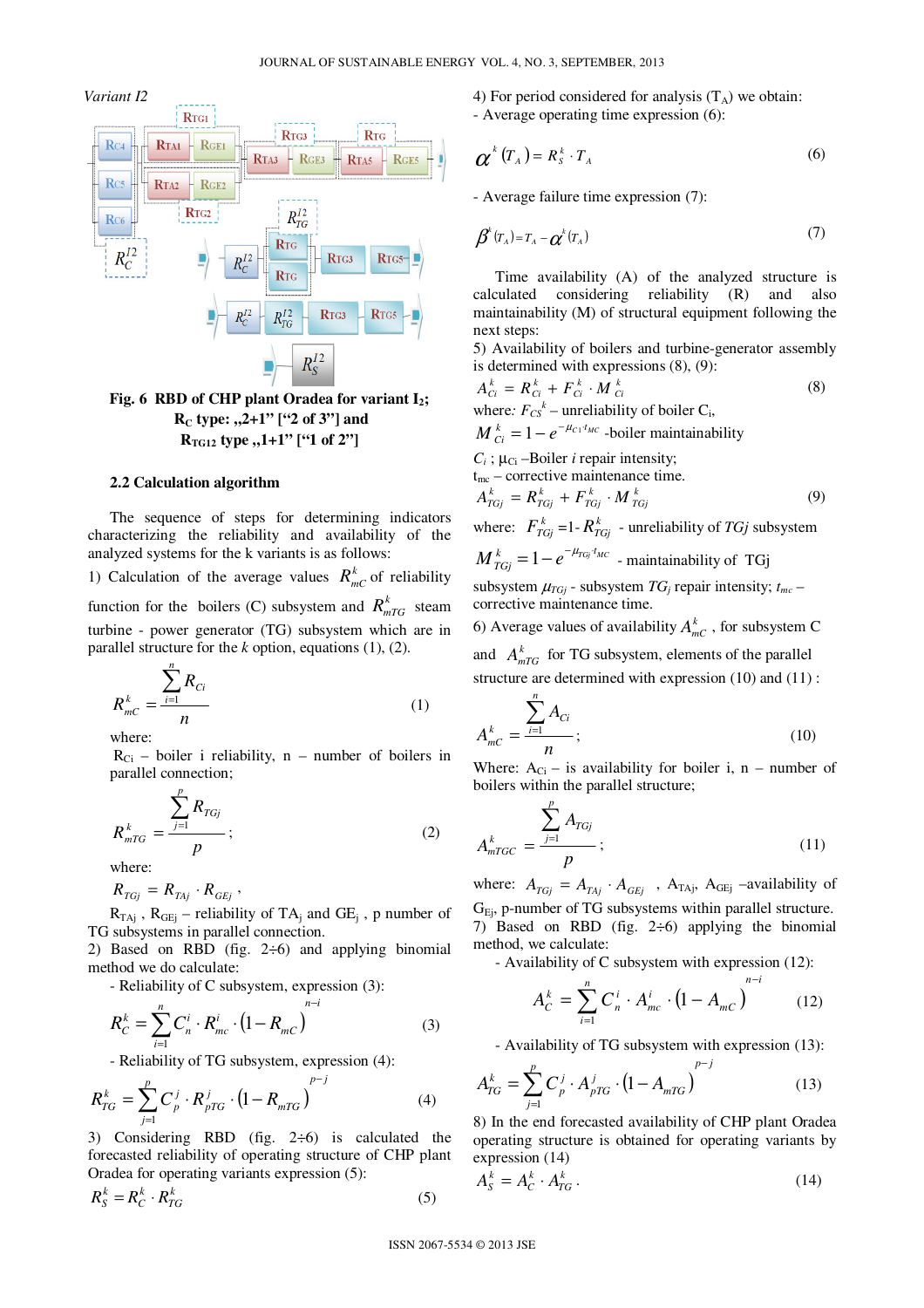# **3. RESULTS AND INTERPRETATIONS**

As stated, the existing equipment of CHP plant Oradea allows operation in various structures (schemes). Selection of an operating structure is made, in a first stage, considering economical operation, to produce the necessary heat. In this context, it was intended to maximize the amount of electric energy produced in cogeneration based on the needed heat, as defined in [14, 15, 16].

For the selected operating structures, there were determined the main reliability indicators:

 $R^k_s$ ,  $\alpha_k(T_A)$ ,  $\beta_k(T_A)$ ,  $A^k_s$ . To calculate these values, corresponding to the structure which may provide the needed heat, in the 5 analyzed variants, there were used results, obtained within an operational reliability study on boilers and steam turbines, [12] and results from [13] for electric generators.

Value of indicators  $R_S^k$ ,  $\alpha_k(T_A)$ ,  $\beta_k(T_A)$ , obtained for the analyzed structures presented in table 3 are graphically presented in charts fig. 7 and fig 8. Results show the factors which influences the whole structure reliability. These factors are:

- Subsystem's reliability (C, TA, GE)
- Operating configuration (series, parallel)
- Structure redundancy

Thereby (As seen) the best indicator values have variant 3 with a structure  $1+1(1 \text{ of } 2)$  at boilers (C1 or C2) in serial connection with a structure 1+1 (1of 2) at TG (TG1 or TG2). The worst indicators have variant 2, which have to ensure minimal flow for one of the coal fired boilers (C4 or C5 or C6), the functioning of both TG1 and TG2 turbines in serial connection, which have the most lower reliability.

**Table 3. Values of structure reliability and operating time for analyzed variants** 

| Variant/<br><b>Indicator</b>                                               | <b>Operating variant</b>  |                           |         |                  |                |  |
|----------------------------------------------------------------------------|---------------------------|---------------------------|---------|------------------|----------------|--|
|                                                                            | $\mathbf{V}_{\mathbf{1}}$ | $\mathbf{V}_{\mathbf{2}}$ | $V_3$   | $\mathbf{I}_{1}$ | $\mathbf{I}_2$ |  |
| $R_s^k$ [-]                                                                | 0.95939                   | 0.78628                   | 0.98592 | 0.90274          | 0.89116        |  |
| $F_s^k$ [-]                                                                | 0.04061                   | 0.21372                   | 0.01408 | 0.09726          | 0.10884        |  |
| $\boldsymbol{\alpha}^{\kappa}(\boldsymbol{T}_{\scriptscriptstyle{A}})$ [h] | 8404.25                   | 6887.81                   | 8636.65 | 7908.1           | 7806.56        |  |
| $(T_A)[h]$                                                                 | 355.75                    | 1872.19                   | 123.35  | 851.9            | 953.44         |  |

Considering the operating time  $\alpha_k(T_A)$  we can see that for all analyzed variants, it exceeds an operating season



period (summer or winter) which creates conditions for an uninterrupted operation for these periods.



Values obtained for structures availability, considering time assigned for corrective maintenance are presented in table 4 and graphical representation in Fig. 9. It appears that allocating more time to maintenance has a convenient effect on structures availability. This is because making a larger volume of higher quality works during maintenance, makes the performances of concerned subsystems to strive for the initial values

reducing number of accidental failures and the unavailability period. Allocation of time, human and financial resources for maintenance activities shall be the result of optimization calculations, in this respect models can be found in the specific literature [4, 9].

As in case of reliability, greatest availability value is for variant V3 and smallest for variantV2.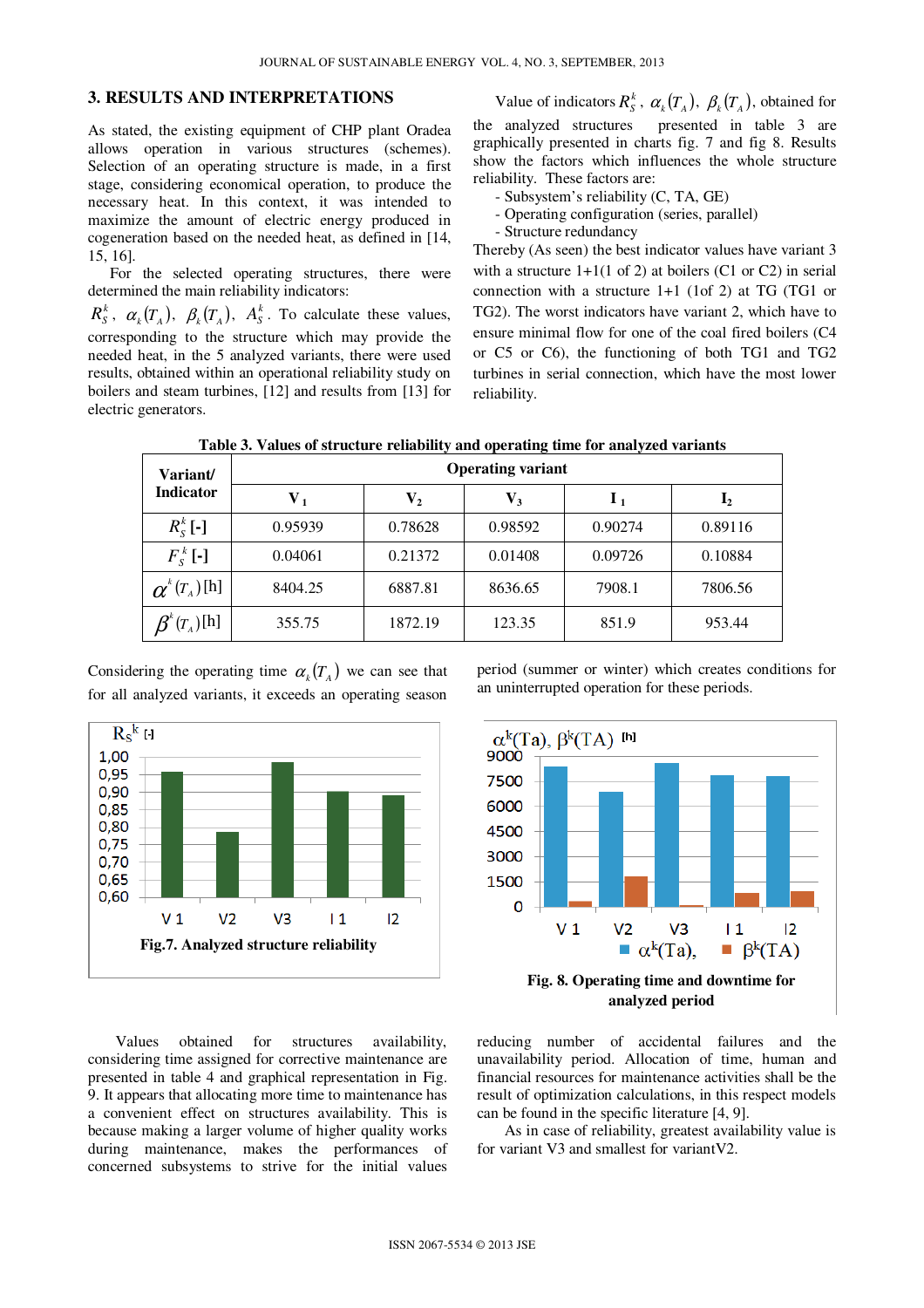| $t_{MC}$<br>[hours] | <b>AVAILABILITY [-]</b> |                 |                 |                        |              |  |
|---------------------|-------------------------|-----------------|-----------------|------------------------|--------------|--|
|                     | $A_{\rm S}^{\nu_1}$     | $A_{S}^{\nu_2}$ | $A_{S}^{\nu 3}$ | $A_{\rm S}^{\prime_1}$ | $A_{S}^{I2}$ |  |
| 20                  | 0.96783                 | 0.80941         | 0.98870         | 0.92186                | 0.91259      |  |
| 40                  | 0.97368                 | 0.86304         | 0.99374         | 0.93618                | 0.92878      |  |
| 60                  | 0.97791                 | 0.88423         | 0.99525         | 0.94718                | 0.94127      |  |
| 80                  | 0.98113                 | 0.89958         | 0.99617         | 0.95582                | 0.95111      |  |
| 100                 | 0.98368                 | 0.91129         | 0.99679         | 0.96274                | 0.95898      |  |

**Table 4. System availability values for analyzed operating variants considering allocated correcting maintenance time** 



Fig. 9. Graphical representation of  $\mathbf{A_S}^k$  related to  $\mathbf{t}_{\text{MC}}$ 

## **4. CONCLUSION**

Forecast reliability analysis of CHP plant Oradea operating structures is based on existing operational reliability features (resulting from previous research) for basic equipment (steam boilers, steam turbines and electric generators). From possible operating schemes, for reliability analysis, were selected three schemes for summer and two for winter. Choosing these schemes has been made considering heat consumption in terms of maximizing electric energy produced in cogeneration. Reliability assessment methods recommended for subsystems considered in the paper is based on RBD, prepared for different operating schemes. Further, applying the binomial method numerical results were obtained, allowing the following conclusions:

- Highest reliability value is provided by the structure from variant 3, in this case we have a standby unit at both subsystems- boilers and also the steam turbineelectric generator assembly;
- Lowest reliability value, for variant 2, is caused by using low reliability subsystems serial connected;
- For all variants, operating time ensure operation for all heating season long, for the selected variant.

Structures availability can be improved by increasing corrective maintenance time, which ensure, through higher quality maintenance, decrease of number and duration of accidental downtime.

#### *Acknowledgment*s

This work was partially supported by the strategic grant POSDRU/88/1.5/S/53501, Project ID53501 (2009), cofinanced by the European Social Fund-Investing in People, within the Sectorial Operational Program Human Resources Development 2007-2013

#### **REFERENCES**

- [1] Barelli, L., Bidini, G. Pinchi E.M., Implementation of a cogenerative district heating system: Dimensioning of the production plant, Energy and Buildings, no. 39, 2007,pp 658–664.
- [2] Ciobanca, A.I., Felea, I., Considerations Regarding the Competitiveness of the Centralized Heating System, Journal of Sustainable Energy, vol. II, no. 2, 2011,pp. 48 – 54.
- [3] Haghifam, M. R., Manbachi, M., Reliability and availability modelling of combined heat and power (CHP) systems, Electrical Power and Energy Systems, no. 33, 2011, pp. 385–393.
- [4] Nourelfath, M., et al., Joint redundancy and imperfect preventive maintenance optimization for series–parallel multi-state degraded systems Reliability Engineering and System Safety, 103, 2012, pp.51–60.
- [5] Leca, A., Centralized thermal heating supply in Romania - serious social problem. Possible solutions. The Energy Forum for Central and Est Europe– FOREN 2012, Neptun-Olimp, 17-21 iunie.
- [6] Bilington, R, Allan R. N., Reliability Evolution of Engineering Systems, Plenum Press, New York and London, 1990.
- [7] Felea, I. Reliability in electrical power engineering, Didactic and Pedagogical Publishing, Bucharest, 1996.
- [8] Felea, I., Coroiu, N., Reliability and maintenance of electrical equipments, Technical Publisher, Bucharest, 2001.
- [9] Murty, A.S.R., Naikan, V.N.A., -Availability and maintenance cost optimization of a production plant, International Journal of Quality & Reliability Management, Vol. 12 Iss: 2, 1995, pp. 28 – 35.
- [10] Nitu, V.Ionescu, Reliability in energetic, Didactic and Pedagogical Publishing, Bucharest, 1980.
- [11] Tîtu, M., 2008, Reliability and maintenance, Publishing AGIR, Bucharest.
- [12] Goia, E., Methods and indicators for assessing the reliability of structural systems TPP (CHP), Scientific research report, no. 2, 2012.